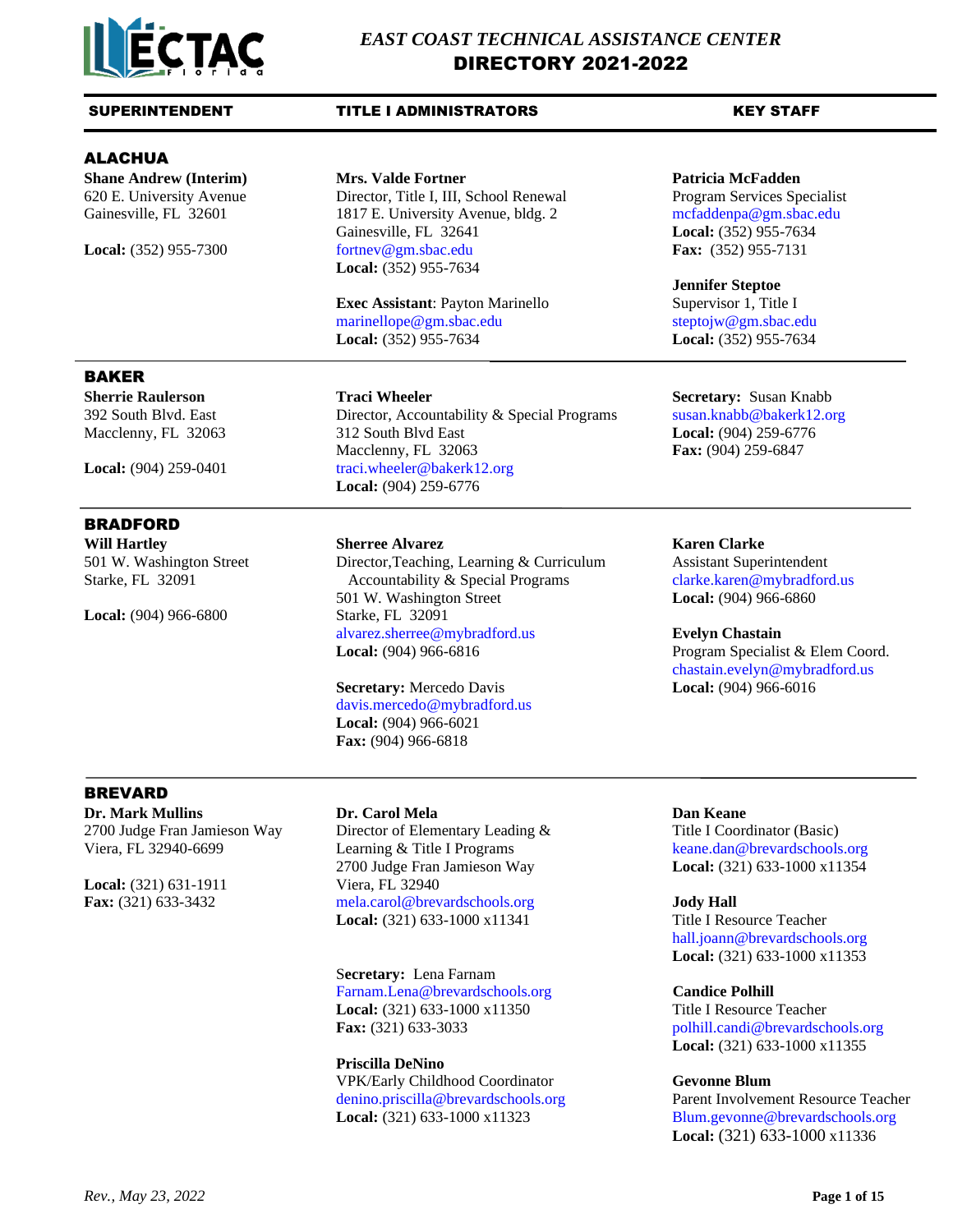

# BROWARD

**Dr. Vicky L Cartwright Luwando Wright Adriana Karam**

600 SE Third Avenue Director, Title I Programs Program Specialist, Title I, Migrant Ft. Lauderdale, FL 33301 701 NW 31<sup>st</sup> Avenue [adriana.karam@browardschools.com](mailto:adriana.karam@browardschools.com) Ft. Lauderdale, FL 33311 Local: (754) 321-1417 **Local:** (754) 321-2600 [Luwando.wright@browardschools.com](mailto:Luwando.wright@browardschools.com) Fax: (754) 321-1441 Local: (754) 321-1420 Fax: (754) 321-1441

> **Secretary:** Paula Camacho [Paula.camacho@browardschools.com](mailto:Paula.camacho@browardschools.com) Local: (754) 321-1400 Fax: (754) 321-1440

# **CHARLOTTE**

**Steve Dionisio Carmel Kisiday Carmel Kisiday Cheryl LaPorta Edwards** 

1445 Education Way Director, Elementary Learning Assistant Superintendent of Learning Port Charlotte, FL 33948-1053 1445 Education Way [cheryl.edwards@yourcharlotteschools.net](mailto:cheryl.edwards@yourcharlotteschools.net) Port Charlotte, FL 33948 **Local:** (941) 255-0808 x2125 [carmel.kisiday@yourcharlotteschools.net](mailto:carmel.kisiday@yourcharlotteschools.net) **Fax:** (941) 255-7567 **Local:** (941) 255-0808 **Local:** (941) 255-0808 x2120 **Fax:** (941) 255-7571 **Cell:** (941) 286-7567 **Secretary, Elementary Learning:**

Coordinator, State & Federal Programs **Local:** (941) 255-0808 x2109 [ashley.monier@y](mailto:ashley.monier@)ourcharlotteschools.net **Local: (**941) 255-0808 x2122 **Secretary, Secondary Learning: Fax**: (941) 255-6931 Lori Revelas

# Shawn McCann

Ashley Monier [shawn.mccann@yourcharlotteschools.net](mailto:shawn.mccann@yourcharlotteschools.net)

[Lori.revelas@yourcharlotteschools.net](mailto:Lori.revelas@yourcharlotteschools.net) **Local:** (941) 559-1923 x2124

# **TBD**

Title I Resource & Family [Engagement](mailto:carmel.kisiday@yourcharlottesschools.net) Liaison [@yourcharlotteschools.net](mailto:renee.wiley@yourcharlotteschools.net) **Local: (**941) 255-0808 x **Fax**: (941) 255-6931

# CITRUS

**Sandra "Sam" Himmel René Johnson** Inverness, FL 34450-4625 1007 West Main Street

1007 West Main Street Coordinator, Title I Programs Inverness, FL 34450 Local: (352) 726-1931 [johnsonr2@citrusschools.org](mailto:johnsonr2@citrusschools.org) **Local:** (352) 726-1931 x2412

> **Program Assistant:** Keirah Bandstra [bandstrak@citrusschools.org](mailto:bandstrak@citrusschools.org) **Local:** (352) 726-1931 x2223 **Fax:** (352) 249-2115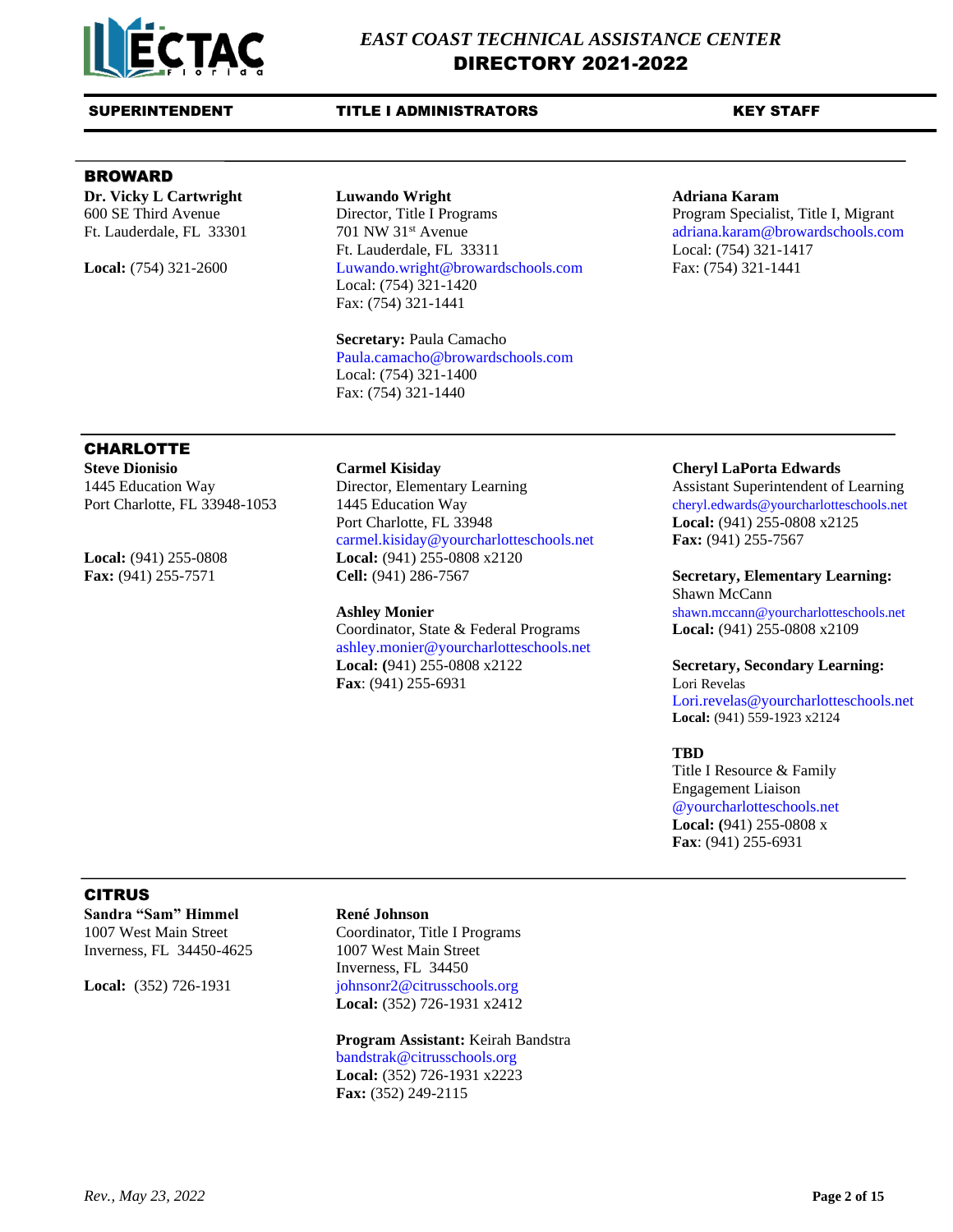

# COLUMBIA

**Mr. Alex L. Carswell, Jr. Joe Adkins Dawn Odum** 372 W. Duval St. Director, Federal Programs Program Specialist Lake City, FL 32055-3990 372 W. Duval St. Common Columbiak12.com

Lake City, FL 32055-3990 **Local**: (386) 758-4897 Local: (386) 755-8000 adkinsj@columbiak12.com **Fax:** (386) 758-8008 **Local:** (386) 758-4912 **Hope Jernigan** Fax: (386) 755-8029 Assistant Superintendent

> **Secretary:** TBD @columbiak12.com **Local:** (386) 755-8033

[jerniganh@columbiak12.com](mailto:jerniganh@columbiak12.com)

# DESOTO

**Dr. Bobby Bennett Carrie Fuller Kathy Severson**

530 LaSolona Avenue Director, Instructional Services (T-I, T-III & Director, Homeless, N&D Arcadia, FL 34266-4911 310 W. Whidden Street Migrant) [kathy.severson@desotoschools.com](mailto:kathy.severson@desotoschools.com)  Arcadia, FL 34266 **Local:** (863) 993-1333 **Local:** (863) 494-4222 [Carrie.fuller@desotoschools.com](mailto:Carrie.fuller@desotoschools.com) **Fax:** (863) 494-9675 **Local:** (863) 494-4222 x1310 **Samantha Birge Fax:** (863) **Instructional Services Bookkeeper** 

> **Secretary for Title I Local:** (863) 494-4222 x3005 Kimberly Aument [kimberly.aument@desotoschools.com](mailto:kimberly.aument@desotoschools.com) **Local:** (863) 993-1333 **Fax:** (863)

[Samantha.birge@desotoschools.com](mailto:Samantha.birge@desotoschools.com)

# DUVAL

1701 Prudential Drive Executive Director, Federal Programs [schneiderk@duvalschools.org](mailto:schneiderk@duvalschools.org) Jacksonville, FL 32207 1701 Prudential Drive, Suite 439 **Local:** (904) 390-2299 Jacksonville, Florida 32207-8182 **Fax:** (904) 390-2634 Local: 904-390-2000 [micheaun@duvalschools.org](mailto:micheaun@duvalschools.org) **Local:** (904) 390-2123 **Fax:** (904) 390-2634

 $\_$  , and the state of the state of the state of the state of the state of the state of the state of the state of the state of the state of the state of the state of the state of the state of the state of the state of the

**Dr. Diana Greene Nicole Micheau Secretary:** Kathleen Schneider

# EAST COAST TECHNICAL ASSISTANCE CENTER (ECTAC)

**Serita Beamon Dr. Maria Longa**, Director **Anna Moore** Seminole County Public Schools **Marjorie Murray**, Director Program Specialist 400 E. Lake Mary Blvd. 400 E. Lake Mary Blvd. [anna\\_moore@scps.k12.fl.us](mailto:anna_moore@scps.k12.fl.us) Sanford, Florida 32773-7127 Sanford, FL 32773-7127 **Local:** (850)251-9928 [longamj@scps.us](mailto:longamj@scps.us) **Fax:** (407) 320-0292 **Local:** (407) 320-0006 [Marjorie\\_murray@scps.k12.fl.us](mailto:Marjorie_murray@scps.k12.fl.us) **Fax:** (407) 320-0281 **Local:** (407) 320-0244 **Operations Specialist:** Celine Smith **Maria Mobile:** (239) 246-9574 [celine\\_smith@scps.k12.fl.us](mailto:celine_smith@scps.k12.fl.us) **Marjorie Mobile:** (407) 230-8842 **Local:** (407) 320-0302 **Fax:** (407) 320-0293 F**ax:** (407) 320-0293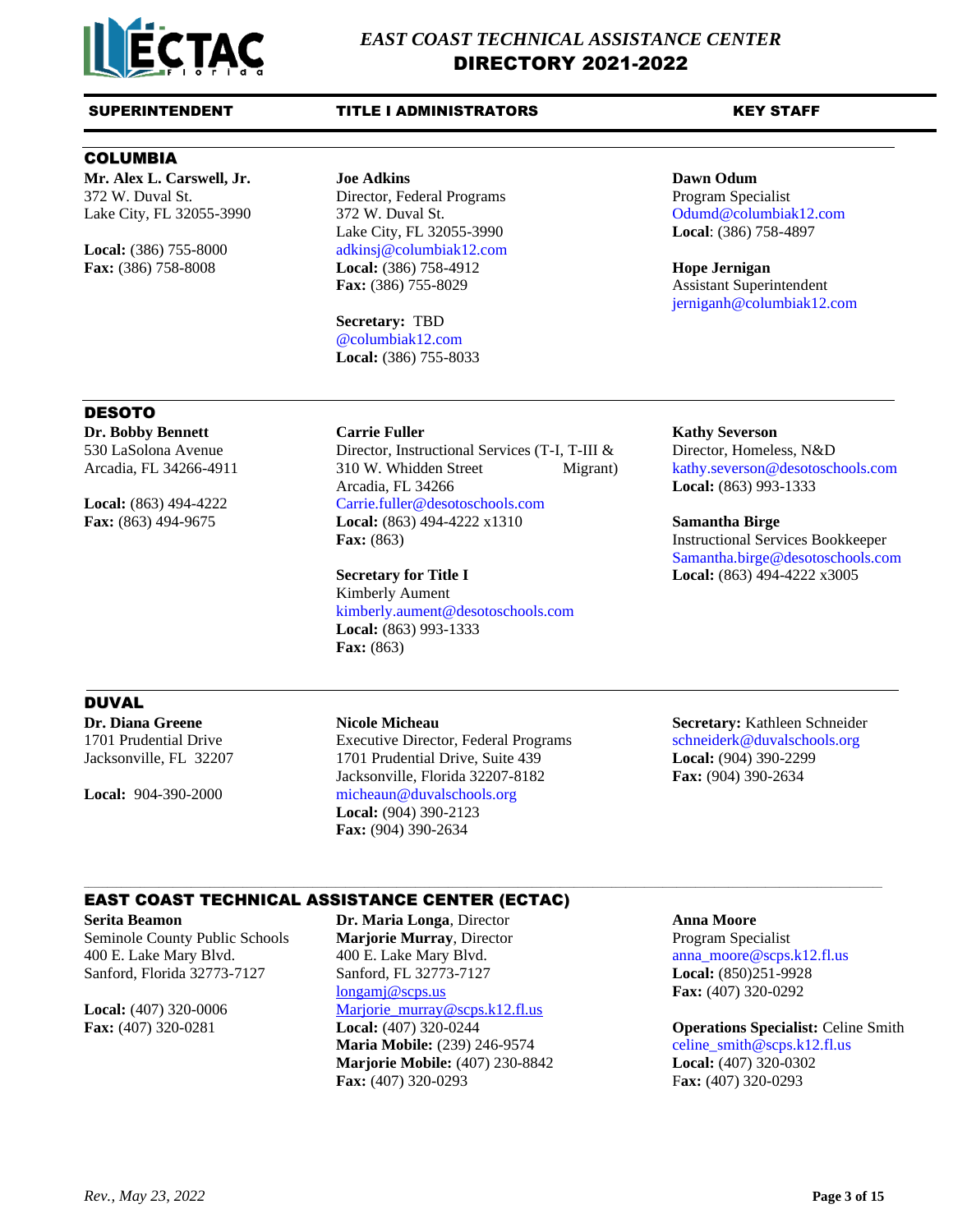

# SUPERINTENDENT TITLE I ADMINISTRATORS THE KEY STAFF

# ESCAMBIA

75 N. Pace Boulevard Director, Title I Programs Assistant Director, Title I Pensacola, FL 32505 2005 North 6<sup>th</sup> Avenue [kedmonds@ecsdfl.us](mailto:kedmonds@ecsdfl.us) Pensacola, FL 32503 **Local:** (850) 595-6915 x254 **Local:** (850) 432-6121 [Lcolo1@ecsdfl.us](mailto:Lcolo1@ecsdfl.us) **Fax:** (850) 595-6933 **Local:** (850) 595-6915 x225 **Fax:** (850) 595-6933 **Secretary:** Cindy de la Cruz

yorket@flaglerschools.com

# **Dr. Tim Smith Laura Colo Kim Edmonds**

[cdelacruz@ecsdfl.us](mailto:cdelacruz@ecsdfl.us) **Local:** (850) 595-6915 x222

# FLAGLER

**Cathy Mittelstadt Tammy Yorke Diane Howes** 1769 East Moody Blvd Coordinator of Federal Programs Title I Program Specialist

**Local:** (386) 437-7526 **Local:** (386) 437-7526 x1120 **Marlene Vazquez**

# FLORIDA VIRTUAL SCHOOL (FLVS)

**Louis Algaze, Ph.D. Jenny McDonough, Ed.D Grant Technicians:**

Executive Director/CEO Entitlement Grant Administrator Jane Fischer 2145 Metro Center Blvd. #100 Federal Programs jfischer@flvs.net Orlando, FL 32835 2145 Metro Center Blvd., Suite 100 **Local:** (407) 349-3621 Orlando, Florida 32835 **Local: imcdonough@flvs.net** Aimee Thornton **Fax: Local:** (386)679-2481 **athornton athornton e** flys.net

Bunnell, FL 32110 1769 East Moody Blvd, Bldg. 2 howesd@flaglerschools.com Bunnell, FL 32110 **Local:** (386) 437-7526 x 1122

**Fax:** (863) 586-2641 **Fax:** (386) 206-4631 **Program Specialist, Title I & III** (ESOL) [vazquezm@flaglerschools.com](mailto:vazquezm@flaglerschools.com) Local: (386)

**Local:** (407) 364-7712

Kim Meeks (Procurement) [kmeeks@flvs.net](mailto:kmeeks@flvs.net)

# GLADES

**Dr. Beth Barfield Andrew Biggar TBD**

**Fax:** (863) 946-2709

P.O. Box 459 Director of Elem Academic Services Supervisor, Federal Programs 400 10th Street Southwest P.O. Box 459 [@glades-schools.org](mailto:jennifer.cosby@glades-schools.org) Moore Haven, FL 33471-0459 Moore Haven, FL 33471 **Local:** (863) 946-0202 andrew.biggar@glades-schools.org **Local:** (863) 946-2083 **Local:** (863) 946-0202 x2707

> **Secretary:** Celia Cardona [celia.cardona@glades-schools.org](mailto:celia.cardona@glades-schools.org) **Local:** (863) 946-2083 x2708 **Fax:** (863) 946-1529

# HAMILTON

**Dorothy Lee Wetherington-Zamora Peggy Hasty Norma Zamora** 5683 US Highway 129 South Coordinator of Federal Programs Fiscal Assistant Jasper, FL 32052 5683 US Highway 129 South, #1 Local: (386) 792-7806

**Fax:** (386) 792-3681 **Local:** (386) 792-7807

Jasper, FL 32052 [norma.zamora@hamiltonfl.com](mailto:norma.zamora@hamiltonfl.com) Local: (386) 792-7801 [peggy.hasty@hamiltonfl.com](mailto:peggy.hasty@hamiltonfl.com)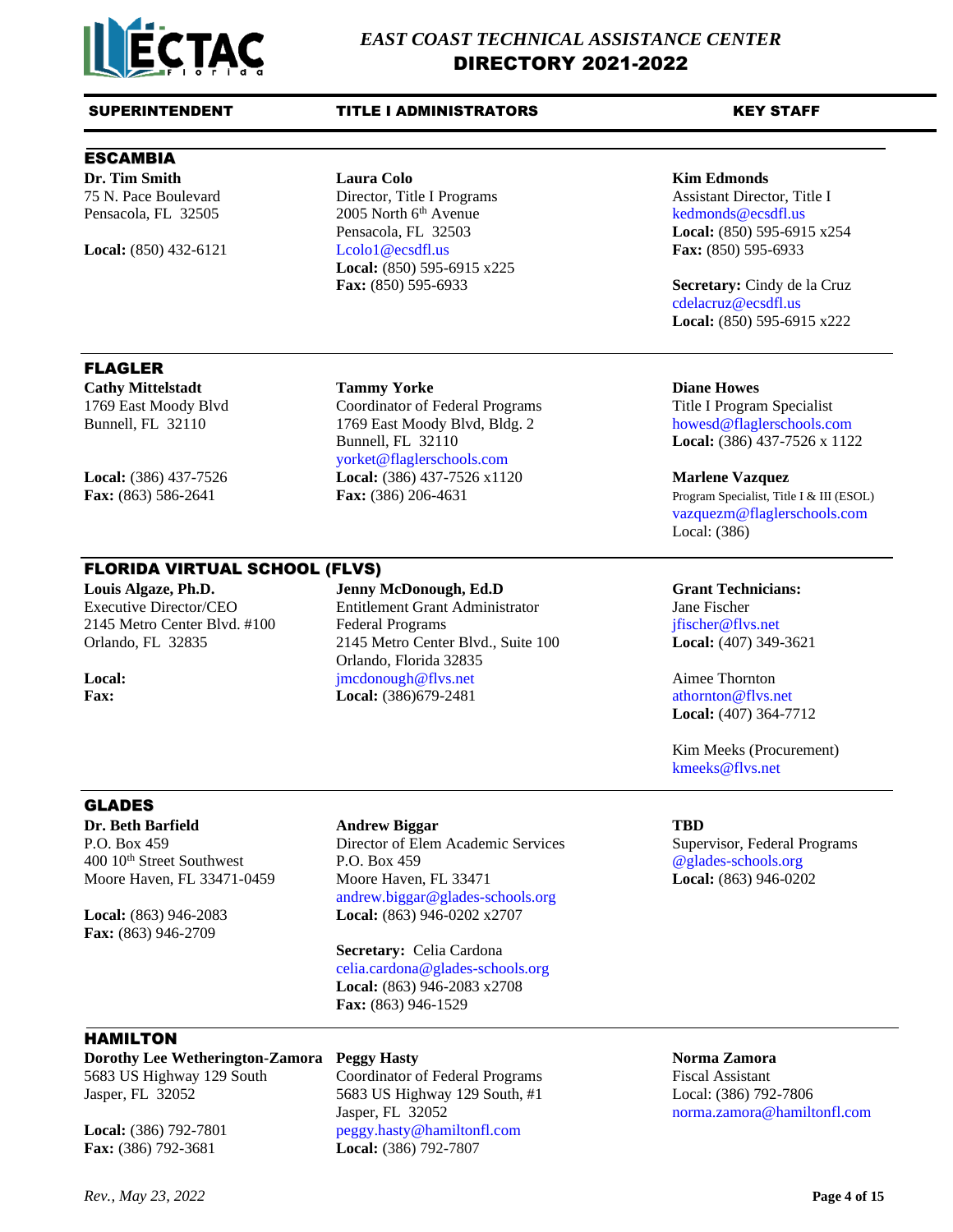

# HARDEE

**HENDRY** 

P.O. Box 1678 Director of Federal Programs Title I Resource Teacher

**Local:** (863) 773-9058 [thall@hardee.k12.fl.us](mailto:thall@hardee.k12.fl.us)

Wauchula, FL 33873-1678 230 S. Florida Avenue [kmaddox@hardee.k12.fl.us](mailto:kmaddox@hardee.k12.fl.us) Wauchula, FL 33873 **Local:** (863) 767-0662 x1317 **Fax:** (863) 773-0069 **Local:** (863) 767-0662 x1310

**Secretary:** Jennifer Clark [jeclark@hardee.k12.fl.us](mailto:jeclark@hardee.k12.fl.us) **Local:** (863) 767-0662 x1311 **Fax:** (863) 773-3074 \_\_\_\_\_\_\_\_\_\_\_\_\_\_\_\_\_\_\_\_\_\_\_\_\_\_\_\_\_\_\_\_\_\_\_\_\_\_\_\_\_\_\_\_\_\_\_\_\_\_\_\_\_\_\_\_\_\_\_\_\_\_\_\_\_\_\_\_\_\_\_\_\_\_\_\_\_\_\_\_\_\_\_\_\_\_\_\_\_\_\_\_\_\_\_\_\_\_\_\_\_\_\_\_

# **Michael Swindle Dr. Barbara Mundy Rosa Perez**

LaBelle, FL 33975 111 Curry Street [perezr@h](mailto:perezr@)endry-schools.net LaBelle, FL 33935 **Local:** (863) 674-4108 Local: (863) 674-4642 mundyb@hendry-schools.net **Fax:** (863) 674-4090 **Local:** (863) 983-1508

HerreraB@hendry-schools.net [delgadom@h](mailto:delgadom@hendry.k12.fl.us)endry-schools.net **Local:** (863) 674-4108 **Local:** (863) 983-1508 **Fax:** (863) 674-4109 **Fax:** (863) 983-1509

# **HERNANDO**

**John Stratton Angela Kennedy Dr. Paula Clark**

Brooksville, FL 34601-2397 919 North Broad Street clark\_p@hcsb.k12.fl.us **Local:** (352) 797-7001 [kennedy\\_a@hcsb.k12.fl.us](mailto:kennedy_a@hcsb.k12.fl.us) **Fax:** (352) 797-7101 **Local:** (352) 797-7070 x410 **TBD**

> Lauren Blackwell [Blackwell\\_L@hcsb.k12.fl.us](mailto:Blackwell_L@hcsb.k12.fl.us) **Mr. Dell Barnes Local:** (352) 797-7070 x432 Manager, Parent and

# **Bob Shayman Teresa Hall Kathryn "Kitty" Maddox**

# P.O. Box 1980 Director Federal Programs Administrator of Federal Programs

# **LaBelle Secretary:** Belinda Herrera **Clewiston Secretary:** Maria Delgado

919 North Broad Street Director, Federal Programs Supervisor of Professional Development Brooksville, FL 34601-2397 **Local:** (352) 797-7070 x437

Fax: (352) 797-7139 Coordinator, Federal Programs @hcsb.k12.fl.us **Administrative Assistant: Local:** (352) 797-7070 x441

 Community Engagement Barnes\_d@hcsb.k12.fl.us **Local:** (352) 797-7070 x449 **Fax:** (325) 797-7139

## **Sonsee Sanders**

Coordinator, Program Evaluation [sanders\\_s@hcsb.k12.fl.us](mailto:sanders_s@hcsb.k12.fl.us) **Local:** (352) 797-7070 x224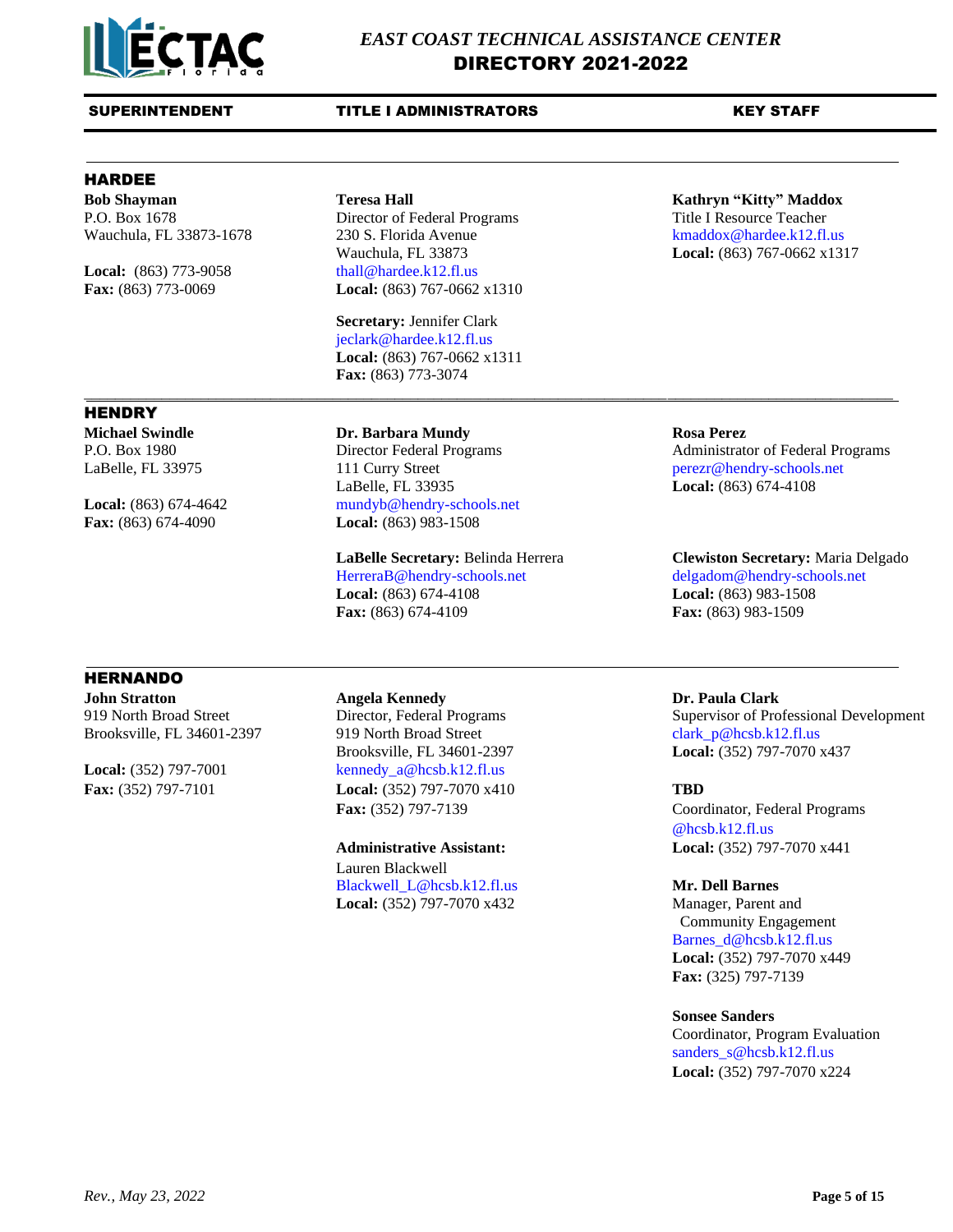

# HIGHLANDS

# HILLSBOROUGH

**Local:** (813) 272-4000 **Fax:** (813) 272-4434 **Fax:** (813) 272-4001 **Maria Longa**

INDIAN RIVER

**Dr. Brenda Longshore Diane Rivers Secretary:** Beth Trogdon 426 School Street Resource Teacher, Federal Programs [trogdonb@highlands.k12.fl.us](mailto:trogdonb@highlands.k12.fl.us) Sebring, Florida 33870 426 School Street **Local:** (863) 471-5546 Sebring, FL 33870 Local: (863) 471-5555 [riversd@highlands.k12.fl.us](mailto:riversd@highlands.k12.fl.us) Fax: (863) 471-5600 **Local:** (863) 471-5547 **Fax:** (863) 471-5611

**\_\_\_\_\_\_\_\_\_\_\_\_\_\_\_\_\_\_\_\_\_\_\_\_\_\_\_\_\_\_\_\_\_\_\_\_\_\_\_\_\_\_\_\_\_\_\_\_\_\_\_\_\_\_\_\_\_\_\_\_\_\_\_\_\_\_\_\_\_\_\_\_\_\_\_\_\_\_\_\_\_\_\_\_\_\_\_\_\_\_\_\_\_\_\_\_\_\_\_\_\_\_\_**

**Addison Davis Tracye Brown Carol Mayo** Tampa, FL 33602-3502 [tracye.brown@hcps.net](mailto:tracye.brown@hcps.net) **Local:** (813) 757-9331 **Local:** (813) 272-4475 **Fax:** (813) 707-7167

**Local:** (813) 272-4875 [maria.longa@hcps.net](mailto:maria.longa@hcps.net)

# **Jozelle Johnson**

Supervisor, Title I Compliance **Angela Fullwood Local:** (813) 272-4528 **Local:** (813) 272-4494

\_\_\_\_\_\_\_\_\_\_\_\_\_\_\_\_\_\_\_\_\_\_\_\_\_\_\_\_\_\_\_\_\_\_\_\_\_\_\_\_\_\_\_\_\_\_\_\_\_\_\_\_\_\_\_\_\_\_\_\_\_\_\_\_\_\_\_\_\_\_\_\_\_\_\_\_\_\_\_\_\_\_\_\_\_\_\_\_\_\_\_\_\_\_\_\_\_\_\_\_\_\_\_\_

**Dr. David K. Moore Karen Malits Krista Sadlers** 6500 57th Street Director, Federal Programs Title I Resource Teacher Vero Beach, FL 32967 6500 57th Street [krista.sadlers@indianriverschools.org](mailto:krista.sadlers@indianriverschools.org) Vero Beach, FL 32967 **Local:** (772) 564-6180 Local: (772) 564-3150 karen.malits@indianriverschools.org **Fax:** (772) 569-3128 **Local:** (772) 564-3096 **Jo Ann Balsamo**

> **Secretary:** Zuli Adarmes [joAnn.balsamo@indianriverschools.org](mailto:joAnn.balsamo@indianriverschools.org) [zuleica.adarmes@indianriverschools.org](mailto:zuleica.adarmes@indianriverschools.org) **Local:** (772) 564-3093 **Local:** (772) 564-3096 **Fax:** (772) 564-3016

901 E. Kennedy Blvd. General Director, Title I Migrant Program Supervisor P.O. Box 3408 Title I Federal Programs carol.mayo@sdhc.k12.fl.us

> **Secretary:** Vinny Faucette Supervisor, Academic Support & vinny.faucette@sdhc.k12.fl.us Federal Programs, Title IV, Part A **Local:** (813) 272-4776

> and Private Schools Supervisor, T-I Family Engagement [jozelle.johnson@sdhc.k12.fl.us](mailto:jozelle.johnson@sdhc.k12.fl.us) angela.fullwood@sdhc.k12.fl.us

Project Specialist

# LAKE

**Diane S. Kornegay, M.Ed. Liz West Stacy Williams** 201 West Burleigh Blvd. Director, Federal Programs Program Specialist, N & D

**Fax:** (352) 343-0594 **Local:** (352) 383-0253

Tavares, FL 32778-2496 1717 Eudora Road williamss @lake.k12.fl.us Mt. Dora, FL 32757 **Local**: (352) 241-0222 x **Local:** (352) 253-6515 [weste@lake.k12.fl.us](mailto:weste@lake.k12.fl.us) **Fax**: (352) 243-2953 **Fax**: (352)383-2913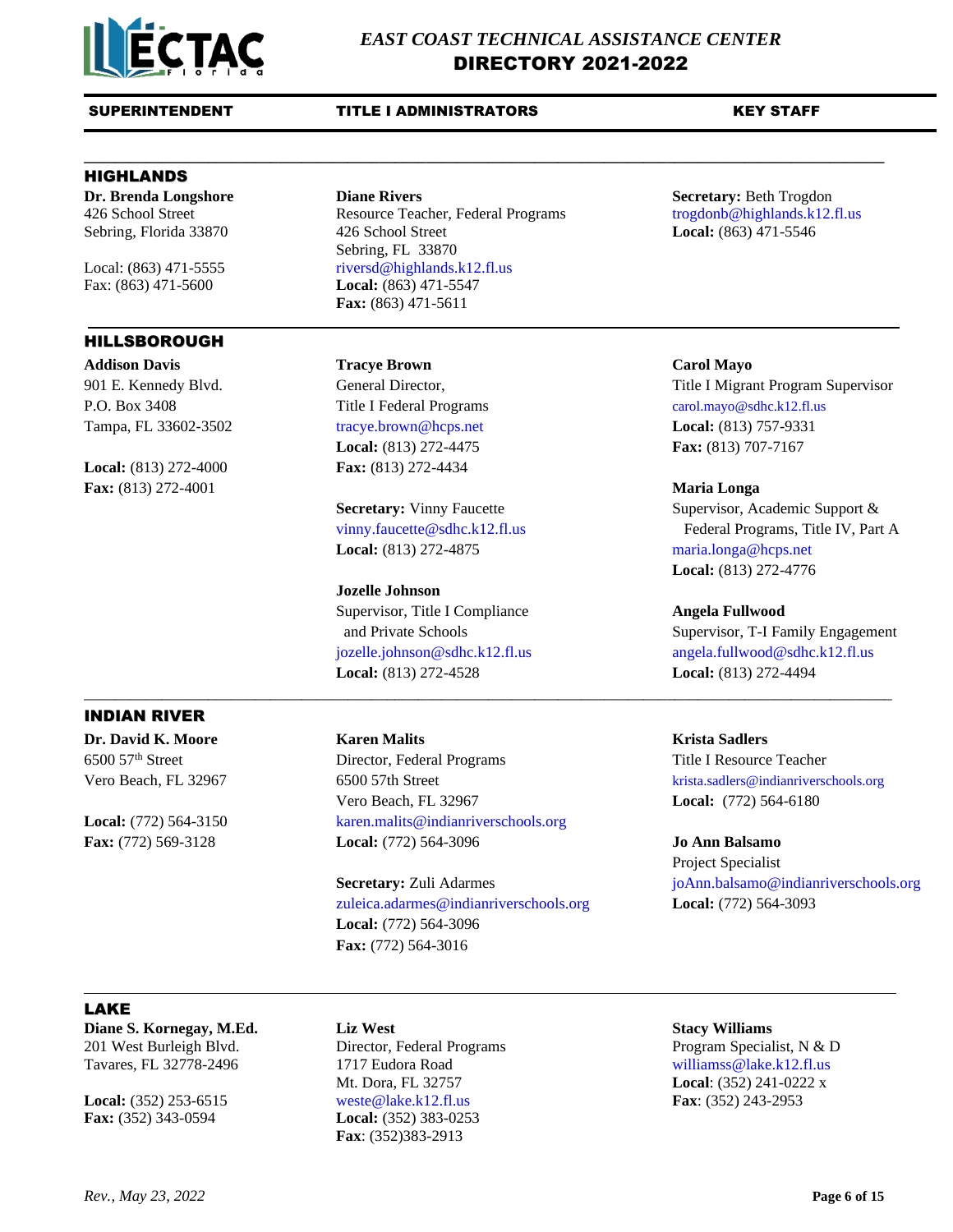

Lake continued **Fiscal Assistant:** Sonya Mulholland **Sandreka Rackley**<br>mulhollands @lake.k12.fl.us **Compliance** Specialist [mulhollands@lake.k12.fl.us](mailto:mulhollands@lake.k12.fl.us) **Local:** (352) 383-1523 rackleys @lake.k12.fl.us

> **Letizia Haugabrook** Admin. Coordinator, Federal Programs **Maria Torres** [haugabrookL@lake.k12.fl.us](mailto:haugabrookL@lake.k12.fl.us) Parent Involvement Specialist **Local:** (352) 241-4658 [torresm@lake.k12.fl.us](mailto:torresm@lake.k12.fl.us) **Fax:** (352) 241-4110 **Local:** (352) 241-0222

**Local:** (352) 383-0253 **Fax**: (352) 383-2913

### **Rhonda Boston**

Prog Specialist – N  $&$  D [bostonR@lake.k12.fl.us](mailto:bostonR@lake.k12.fl.us) **Local:** (352) 383-0432 **Fax:** (352) 383-2913

## **Naomi VanAmburg**

Prog Specialist – Program Evaluator [vanamburgn@lake.k12.fl.us](mailto:vanamburgn@lake.k12.fl.us) **Local:** (352) 383-0432

### **Lillian Lopez**

Migrant/Homeless Resource Advocate [lopezl@lake.k12.fl.us](mailto:lopezl@lake.k12.fl.us) **Local:** (352) 383-0432

# LEE

**Kenneth A. Savage, Ed.D. Teri Cannady Connected A. Savage, Ed.D. Teri Cannady Oscar Olguin** 

Local: (239) 337-8300 [teriLC@leeschools.net](mailto:teriLC@leeschools.net)

Fort Myers, FL 33966 -1012 2855 Colonial Blvd.oscarol@leeschools.net Ft. Myers, FL 33966 **Local:** (239) 337-8114 **Fax:** (239) 337-8378 **Local:** (239) 337-8273 **Leta Dietz**

[bertieBA@leeschools.net](mailto:bertieBA@leeschools.net) L**ocal:** (239) 337-8311 F**ax:** (239) 335-1562

2855 Colonial Blvd. Director, Grants, Charters & Gov. Relations Asst. Director, Title I & Migrant Ed

Program Administrator, ESSER **Bertie Alvarez** Grants & Program Development Program Administrator, Title I [letaddi@leeschools.net](mailto:letaddi@leeschools.net) & Migrant Ed **Local:** (203) 337-1548

# LEON

**Mr. Rocky Hanna Shane Syfrett April Knight** 2757 W. Pensacola Street Director Federal Programs Director, Title I Programs Tallahassee, FL 32304-2907 3955 W. Pensacola Street [knighta@leonschools.net](mailto:knighta@leonschools.net)

Fax: (850) **Local:** (850) 487-7837

Tallahassee, FL 32304 Local: (850) 487-7872 Local: (850) 487-7100 [syfretts@leonschools.net](mailto:syfretts@leonschools.net)

> **Executive Assistant:** Denise Harrell [harrelld@leonschools.net](mailto:harrelld@leonschools.net) Local: 850-487-7895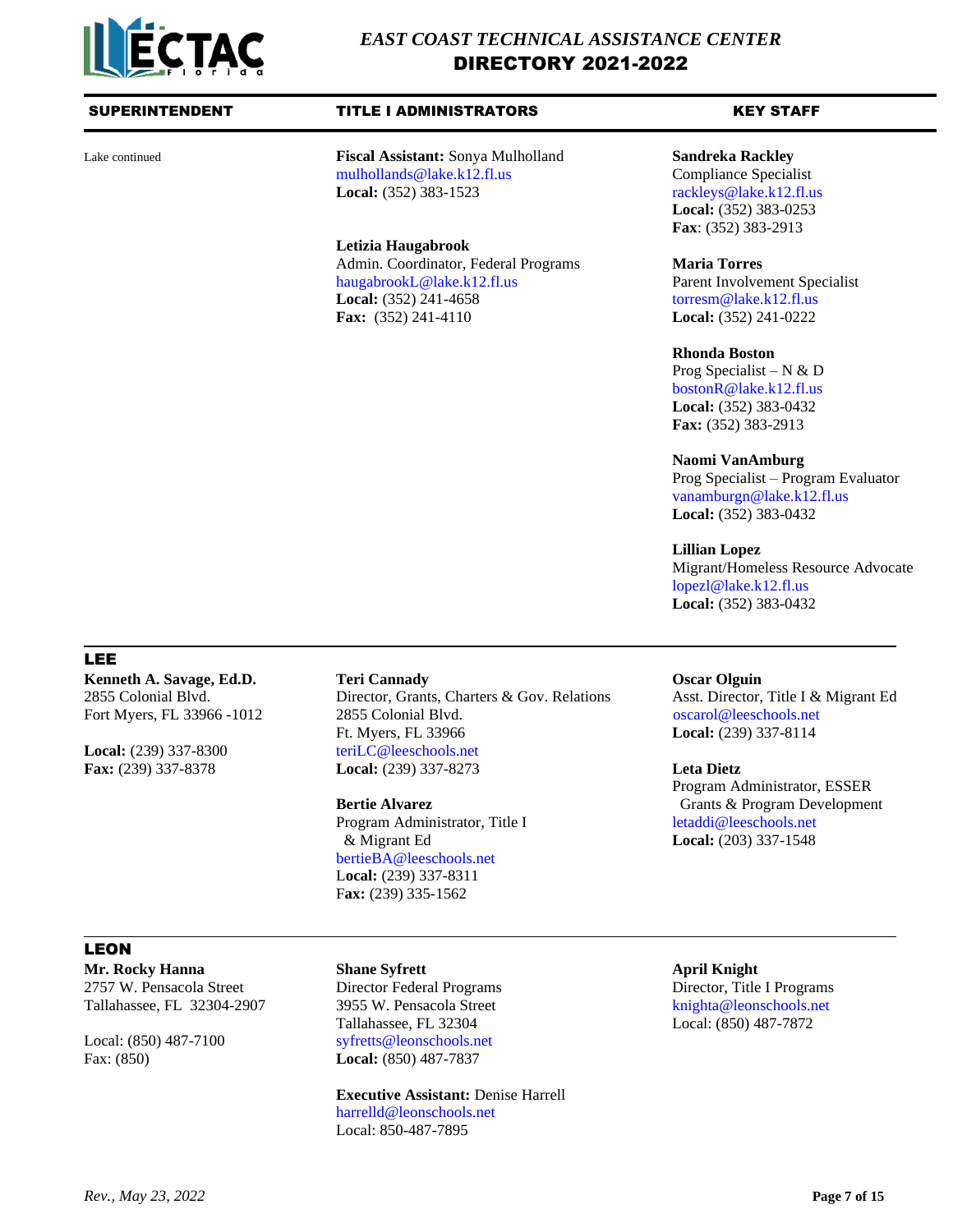

# LEVY

**Christopher A. Cowart Gerie Forde Jaime Handlin**

480 Marshburn Drive Coordinator, Grants & Fed Programs Coordinator, Curriculum, ESOL<br>Bronson, FL 32621 480 Marshburn Drive jaime.handlin@levyk12.org Bronson, FL 32621 480 Marshburn Drive [jaime.handlin@levyk12.org](mailto:jaime.handlin@levyk12.org) Bronson, FL 32621 **Local:** (352) 486-5231 x2047 **Local:** (352) 486-5231 [anna.forde@levyk12.org](mailto:anna.forde@levyk12.org) **Fax:** (352) 486-5237 **Local:** (352) 486-5231 x2064 **Melissa Lewis**

> **Secretary:** Michele Studstill Coordinador, Title IX [michele.studstill@levyk12.org](mailto:michele.studstill@levyk12.org) [melissa.lewis@levyk12.org](mailto:melissa.lewis@levyk12.org) Local: (352) 486-5231 x2030 Local: (352) 486-5231 x2039

Director, Accountability &

# **Rebecca Childs**

Coordinator, PreK/Homeless/Foster & Student Services [rebecca.childs@levyk12.org](mailto:rebecca.childs@levyk12.org)

# MADISON

**Shirley D. Joseph Alvita Howard Admin Specialist Technician** 

210 NE Duval Avenue Coordinator of Special Programs TBD Madison, FL 32340 210 NE Duval Avenue [@mcsbfl.us](mailto:kathy.smith@mcsbfl.us) Madison, FL 32340 **Local:** (850) 973-1526 Local: (850) 973-5022 [alvita.howard@mcsbfl.us](mailto:alvita.howard@mcsbfl.us) **Local:** (850) 973-1565 **Nicolas Gonzalez**

Supervisor, Migrant Education [Nicolas.gonzalez@mcsbfl.us](mailto:Nicolas.gonzalez@mcsbfl.us) **Local:** (850) 973-5013

# **Jennifer Williams** Program Specialist, Students in Transition [Jennifer.williams@mcsbfl.us](mailto:Jennifer.williams@mcsbfl.us) **Local:** (850)973-1542

# MANATEE

**Cynthia Saunders Latrina Singleton Megan Johnson**

**Local:** (941) 708-8770 Bradenton, FL 34203

215 Manatee Avenue West Director of Federal Title I Coordinator Bradenton, FL 34205 Programs & Grants and the state in the intervals of phison9m@manateeschools.net 2501 63rd Ave. East **Local:** (941) 751-6550 x43066 **Fax:** (941) 708-8686 singleton2L@manateeschools.net **Mario Mendoza Local:** (941) 751-6550 x43347 Migrant Coordinador **Fax:** (941) 708-8685 [mendozaM@manateeschools.net](mailto:mendozaM@manateeschools.net)

> **Secretary:** Paula Calvillo **Deb Estes** [calvillop@manateeschools.net](mailto:calvillop@manateeschools.net) ESOL/Immigrant Coordinator Local: (941) 751-6550 x43342 [estesd@manateeeschools.net](mailto:estesd@manateeeschools.net) **Fax:** (941) 751-7374 **Local:** (941) 751-6550 x43277

**Cindy Nguyen-Pham Roshonda Royster** Federal Programs Specialist Federal Programs Specialist [Nguyen-phamc@manateeschools.net](mailto:Nguyen-phamc@manateeschools.net) Title I (Private Schools) Local: (941) 751-6550 x43344 [roysterr@manateeschools.net](mailto:roysterr@manateeschools.net)

**Local:** (941) 751-6550 x43333

**Local:** (941) 751-6550 x43003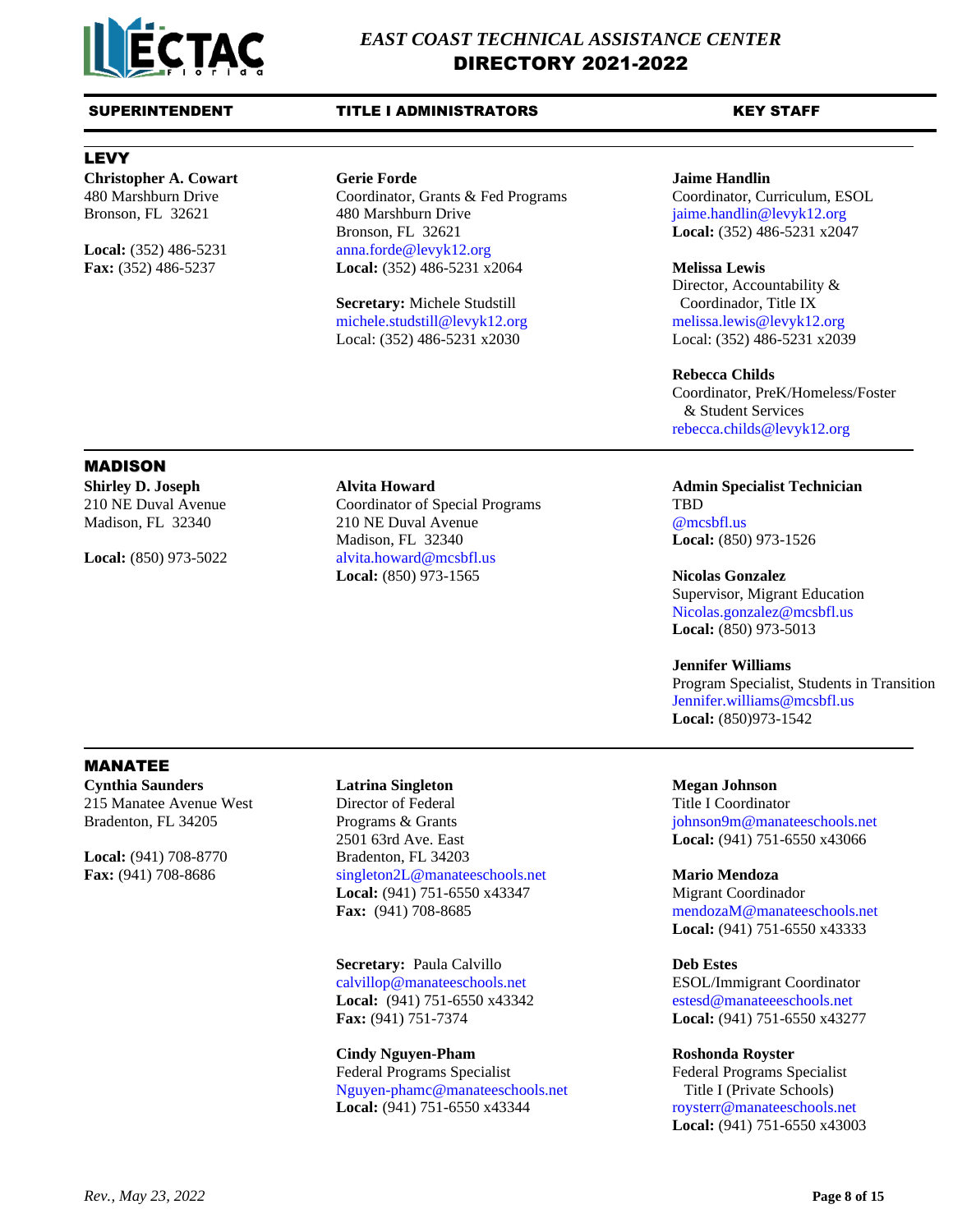

# SUPERINTENDENT TITLE I ADMINISTRATORS THE KEY STAFF

Manatee continued **Karen Erikzon Lissette Fernandez Local:** (941) 751-6550 x43344 **Local:** (941) 751-6550 x43293

# MARION

**Dr. Diane Gullett** Dr. **Stacey Reece Anna Streater-Mcallister** Ocala, FL 34475 **Local:** (352) 671-4171 x54184 Local: 352-671-7700 [stacey.reece@marion.k12.fl.us](mailto:stacey.reece@marion.k12.fl.us) **Local:** (352) 671-4171 x54105 **Rene Seuntjens**

> **Confidential Secretary:** Beth Falke [Rene.seuntjens@marion.k12.fl.us](mailto:Rene.seuntjens@marion.k12.fl.us) [Elizabeth.falke@marion.k12.fl.us](mailto:Elizabeth.falke@marion.k12.fl.us) **Local:** (352) 671-4171 x54121 Local: (352) 671-4171 x54104

Federal Programs Specialist Social Worker for T-X, Homeless [erikzonk@manateeschools.net](mailto:erikzonk@manateeschools.net) [fernandezl@manateeschools.net](mailto:fernandezl@manateeschools.net)

1614 E. Fort King Street Director, Grants & Federal Programs Coordinator, Grants & Federal Programs Ocala, FL 34471 306 NW 7<sup>th</sup> Avenue anna.streater-mcallister@marion.k12.fl.us Ocala, FL 34471 306 NW 7<sup>th</sup> Avenue [anna.streater-mcallister@marion.k12.fl.us](mailto:anna.streater-mcallister@marion.k12.fl.us)

Coordinator I, Grants

# MARTIN

**Dr. John D. Millay Dr. Tracey Miller**, Chief Academic Officer **Shela Khanal**, Director 500 South East Ocean Blvd. Instructional Services Title I, Migrant and EL Services Stuart, FL 34994-2572 500 East Ocean Blvd. 5150 SE Willoughby Blvd. Stuart, FL 34994 Stuart, FL 34997 **Local:**  $(772)$  219-1200 [millert@martin.k12.fl.us](mailto:millert@martin.k12.fl.us) [khanals@martin.k12.fl.us](mailto:khanals@martin.k12.fl.us) **Fax:** (772) 219-1231 **Local:** (772) 223-3105 x43136 **Local:** (772) 219-1200 x30277

> Assistant to Dr. Tracey Miller ELL/Migrant Programs [diamond@martin.k12.fl.us](mailto:diamond@martin.k12.fl.us) [georged@martin.k12.fl.us](mailto:georged@martin.k12.fl.us) **Fax:** (772) 219-1239

# **Secretary:** Bridget Johnson ESOL District Contact

[johnsob4@martinschools.org](mailto:johnsob4@martinschools.org) [stulld@martinschools.org](mailto:stulld@martinschools.org) **Local:** (772) 219-1200 x30278 **Local:** (772) 219-1200 x30278 **Fax:** (772) 219-1232

**Debbie Diamond Debra George**, Coordinator **Local:** (772) 223-3105 x43129 **Local:** (772) 219-1200 x30278

**Deb Stull,** Coordinator

**Theresa Luliucci**, Director Secondary, Adult, & Community [iuliuct@martin.k12.fl.us](mailto:iuliuct@martin.k12.fl.us) **Local:** (772) 223-3105 x43155 **Fax:** (772) 219-1233

# MONROE

**Theresa Axford Beryl Morgan Carolina Canton**

241 Trumbo Road Director, Federal Programs Program Assistant, Title I Key West, FL 33040 **Local:** (305) 293-1400 x53394 Local: (305) 293-1400 [beryl.morgan@keysschools.com](mailto:beryl.morgan@keysschools.com) **Fax:** (305) 293-1407 **Local:** (305) 293-1400 x53368 **Elizabeth Hogan**

**\_\_\_\_\_\_\_\_\_\_\_\_\_\_\_\_\_\_\_\_\_\_\_\_\_\_\_\_\_\_\_\_\_\_\_\_\_\_\_\_\_\_\_\_\_\_\_\_\_\_\_\_\_\_\_\_\_\_\_\_\_\_\_\_\_\_\_\_\_\_\_\_\_\_\_\_\_\_\_\_\_\_\_\_\_\_\_\_\_\_\_\_\_\_\_\_\_\_\_\_\_\_\_\_**

Key West, FL 33040 241 Trumbo Road [carolina.canton@keysschools.com](mailto:carolina.canton@keysschools.com)

Coordinator, Family & Community

 Engagement [Elizabeth.hogan@keysschools.com](mailto:Elizabeth.hogan@keysschools.com) **Local:** (305) 293-1400 x53370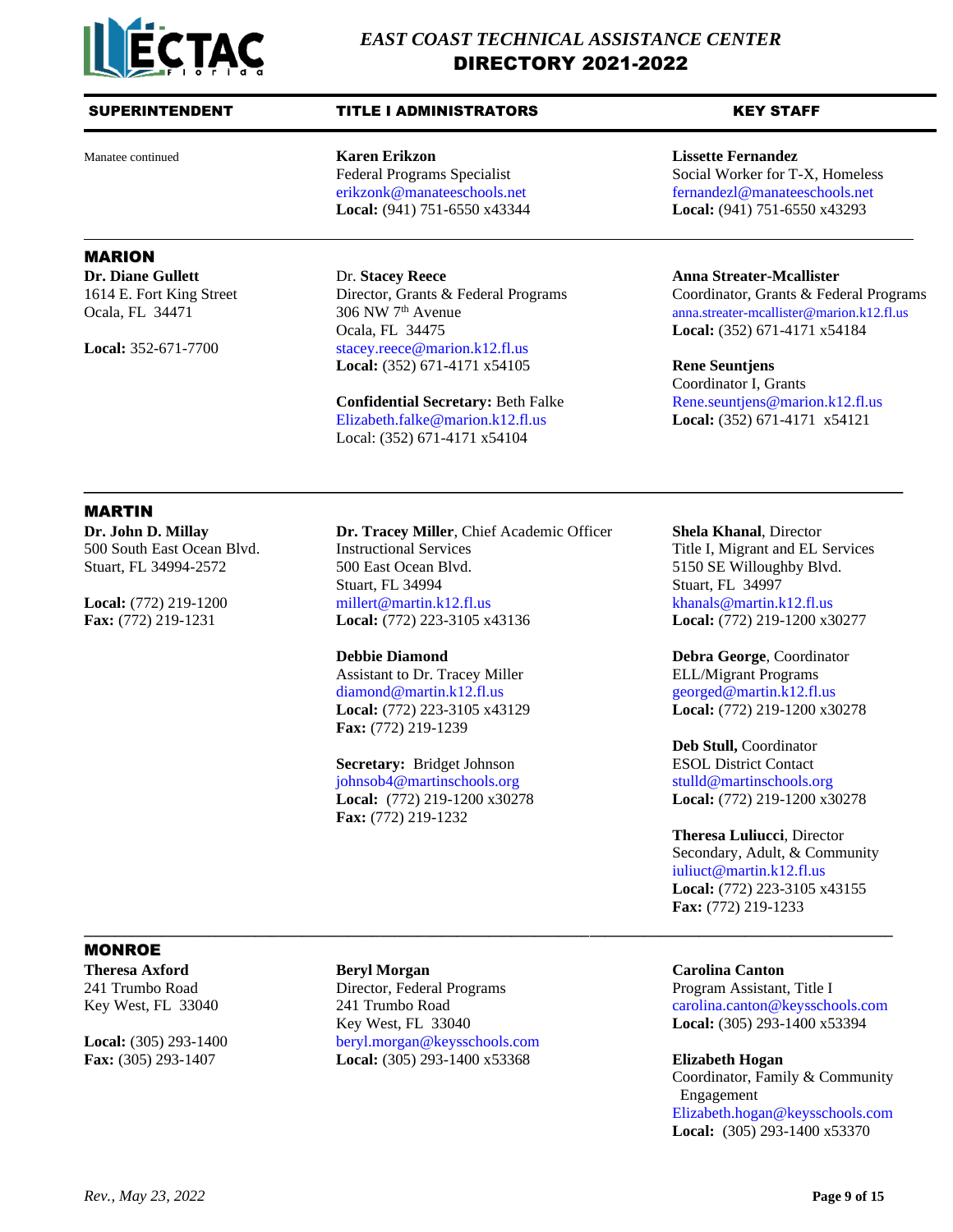

# OKEECHOBEE

# ORANGE

**Barbara Jenkins, Ed.D. Kimberly Gilbert Nina Melendez**

700 Southwest 2nd Avenue Director, Grants & Special Programs cokerd@okee.k12.fl.us Okeechobee, FL 34974-5117 700 Southwest 2nd Avenue **Local:** (863) 462-5000 x1042 Okeechobee, FL 34974 **Fax:** (863) 462-5136 Local: (863) 462-5000 [heather.siler-dobbs@okee.k12.fl.us](mailto:heather.siler-dobbs@okee.k12.fl.us) **Fax:** (863) 462-5013 L**ocal:** (863) 462-5000 x 1059 **Hope Sheppard**

> **Secretary:** Bea Rodriguez [hope.sheppard@okee.k12.fl.us](mailto:hope.sheppard@okee.k12.fl.us) [beatrice.rodriguez@okee.k12.fl.us](mailto:beatrice.rodriguez@okee.k12.fl.us) **Local:** (863) 462-5000 x1062 **Local:** (863) 462-5000 x1066

445 W. Amelia St. 445 W. Amelia St. 8 Orlando, FL 32802-0271 Orlando, FL 32801-1127 **Local:** (407) 317-3200 x2002858 kimberly.gilbert@ocps.net **Local:** (407) 317-3202 **Local:** (407) 317-3200 x2002855 **Christina Savino Fax:** (407) 317-3401 **Fax:** (407) 317-3332 Homeless Ed

Senior Administrator, Title I **Fax:** (407) 317-3923 [belinda.biddle@ocps.net](mailto:belinda.biddle@ocps.net) **Local:** (407) 317-3200 x2004578 G**lenna Wyatt**

# **Ken Kenworthy Heather Siler-Dobbs Bookkeeper:** Dorina Coker

Teacher on special assignment

P.O. Box 271 Director, Federal Programs Title II Senior Operations Manager, Budget [nina.melendez@ocps.net](mailto:nina.melendez@ocps.net)

# Christina.savino@ocps.net **Belinda Biddle Local:** (407) 317-3200 x2002771

Senior Administrator, Parent and Family Engagement [glenna.wyatt@ocps.net](mailto:glenna.wyatt@ocps.net) **Local:** (407) 317-3200 x2004592

# **Christine Cleveland**

Title I, Homeless & Migrant Ed. Christine.cleveland@ocps.net **Local:** (407) 317-3485 **Fax:** (407)

# OSCEOLA

**Dr. Debra P. Pace Leslie Campbell Kim Miller**

817 Bill Beck Blvd. Director of Special Programs Grant Project Manager Kissimmee, FL 34744-4495 Title I, II, IV, IX, & SIG, UNISIG, N&D [kimberly.miller@osceolaschools.net](mailto:kimberly.miller@osceolaschools.net) 1200 Vermont Avenue **Local: (**407) 870-4934 x65363 **Local:** (407) 870-4008 St. Cloud, FL 34769 **Fax:** (407) 870-4935 **Fax:**(407) 870-4010 [leslie.campbell@osceolaschools.net](mailto:campbles@osceola.k12.fl.us) **Local:** (407) 870-4934 **Lizette Robles Fax:** (407) 870-4935 **Education Specialist** 

\_\_\_\_\_\_\_\_\_\_\_\_\_\_\_\_\_\_\_\_\_\_\_\_\_\_\_\_\_\_\_\_\_\_\_\_\_\_\_\_\_\_\_\_\_\_\_\_\_\_\_\_\_\_\_\_\_\_\_\_\_\_\_\_\_\_\_\_\_\_\_\_\_\_\_\_\_\_\_\_\_\_\_\_\_\_\_\_\_\_\_\_\_\_\_\_\_\_\_\_\_\_\_\_\_

# Karen.lebron@osceolaschools.net **Fax:** (407) 870-4935

**Local:** (407) 870-4934 **Fax:** (407) 870-4935 **Johanna Mercado**

[lizette.robles@osceolaschools.net](mailto:lizette.robles@osceolaschools.net) **Admin Assist:** Karen Lebron **Local:** (407) 870-4934 x65361

Grant Project Manager [Johanna.mercadofigueroa@osceolaschools.net](mailto:Johanna.mercadofigueroa@osceolaschools.net) **Local:** (407) 870-4934 x65370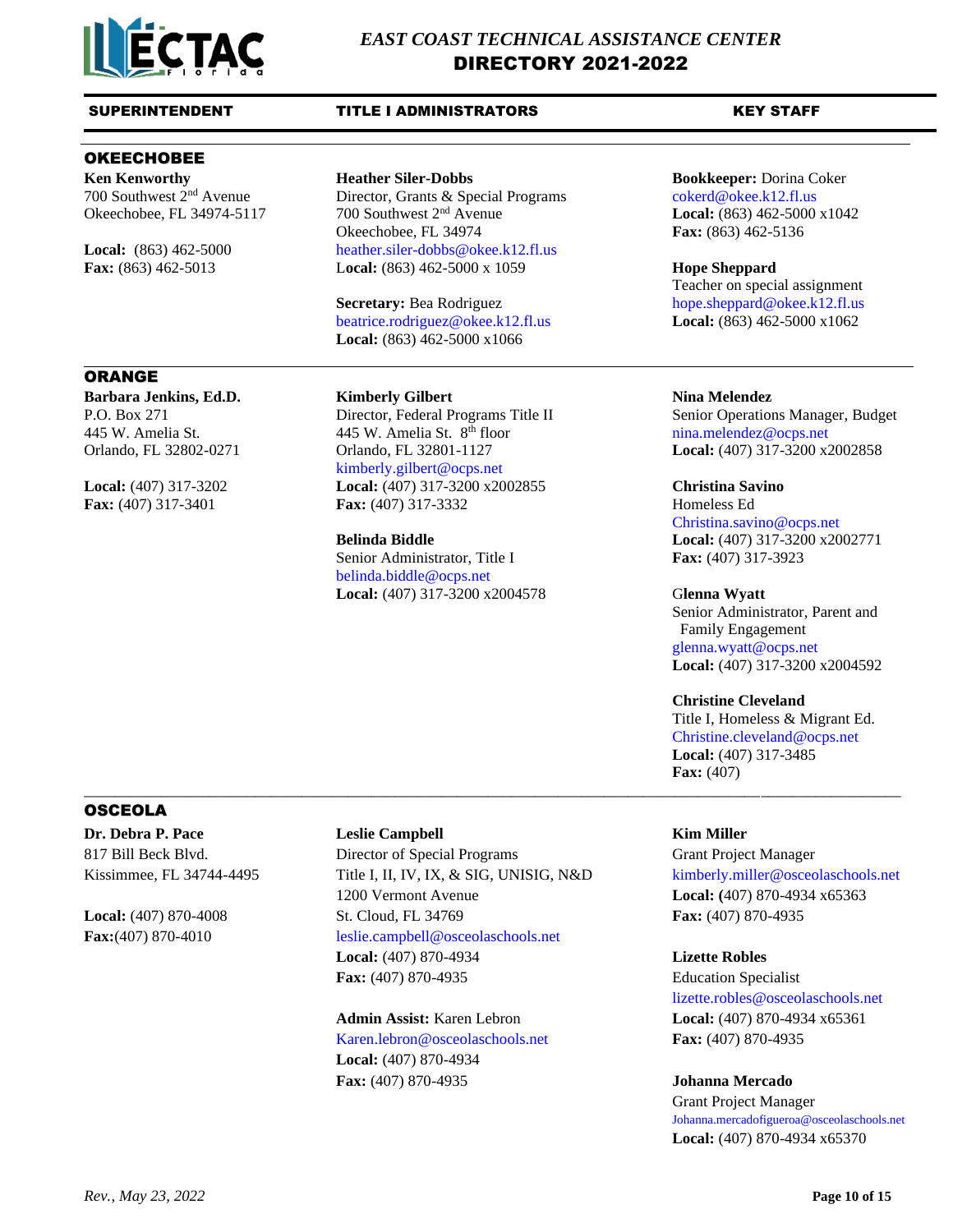

# SUPERINTENDENT TITLE I ADMINISTRATORS THE KEY STAFF

Osceola continued **Budget Specialist:** Elizabeth Gonzalez **Jessica Ruiz-Ahorrio** Elizabeth.gonzalez@osceolaschools.net Grant Project Manager **Local:** (407) 870-4934 x65373 [jessica.ruizahorrio@osceolaschools.net](mailto:jessica.ruizahorrio@osceolaschools.net) **Fax:** (407) 870-4935 **Local:** (407) 870-4934 x65368

# **Amanda Walters**

Grant Project Manager [amanda.walters@osceolaschools.net](mailto:amanda.walters@osceolaschools.net) Local: (407) 870-4934 x65364

# PALM BEACH

**Mike Burke Nicole Smith Jorge Echegaray Fax:** (561) 434-8571 **Local:** (561) 434-8111

3300 Forest Hill Blvd. Director, Federal & State Programs Manager, Grant Programs & Admin West Palm Beach, FL 33406-5869 West Palm Beach, FL 33406-5869 **Local:** (561) 202-0359 **Local:** (561) 434-8200 [nicole.c.smith@palmbeachschools.org](mailto:nicole.c.smith@palmbeachschools.org) **Fax:** (561) 357-7618 **Fax:** (561) 357-7618 **Melannie Platt, Ph.D.**

> [paula.rigoli@palmbeachschools.org](mailto:paula.rigoli@palmbeachschools.org) **Local:** (561) 434-8484 **Local:** (561) 434-8056 **Fax:**

Ste 316-C 3300 Forest Hill Blvd. Ste. B-102 [jorge.echegaray@palmbeachschools.org](mailto:jorge.echegaray@palmbeachschools.org)

Specialist, Research & Evaluation **Admin Assistant: Paula Rigoli [melannie.platt@palmbeachschools.org](mailto:melannie.platt@palmbeachschools.org)** 

# PASCO

**Kurt S. Browning Brian Schultz Stephanie Sheridan**

Land O'Lakes, FL 34639-2805 7227 Land O'Lakes Blvd. Ssherida@pasco.k12.fl.us Land O'Lakes, FL 34639-2805 **Local:** (813) 794-2493 **Local:** (813) 794-2651 [bschultz@pasco.k12.fl.us](mailto:bschultz@pasco.k12.fl.us) **Fax:** (813) 794-2652 **Local:** (813) 794-2238 **Barbara Kleinsorge**

> [pfoshee@pasco.k12.fl.us](mailto:pfoshee@pasco.k12.fl.us) **Local:** (813) 794-2323 **Local:** (813) 794-2228 **Fax:** (813) 794-2152 **Jennifer Hykes**

> [kknapp@pasco.k12.fl.us](mailto:kknapp@pasco.k12.fl.us) **Local:** (813) 794-2494 **Local:** (813) 794-2228

7227 Land O'Lakes Blvd. Supervisor, Title I Basic Coordinator, School Improvement

Supervisor, Homeless **Bookkeeper:** Pat Foshee bkleinso@pasco.k12.fl.us

Specialist, Private Schools **Secretary:** Kim Knapp [jhykes@pasco.k12.fl.us](mailto:jhykes@pasco.k12.fl.us)

> **Hannah Medawattage** Parent Engagement [hmedawat@pasco.k12.fl.us](mailto:hmedawat@pasco.k12.fl.us)

**Local:** (813) 794-2708

**Michelle Kernan**

Sr. Grant Writer [mkernan@pasco.k12.fl.us](mailto:mkernan@pasco.k12.fl.us) **Local:** (813) 794-2668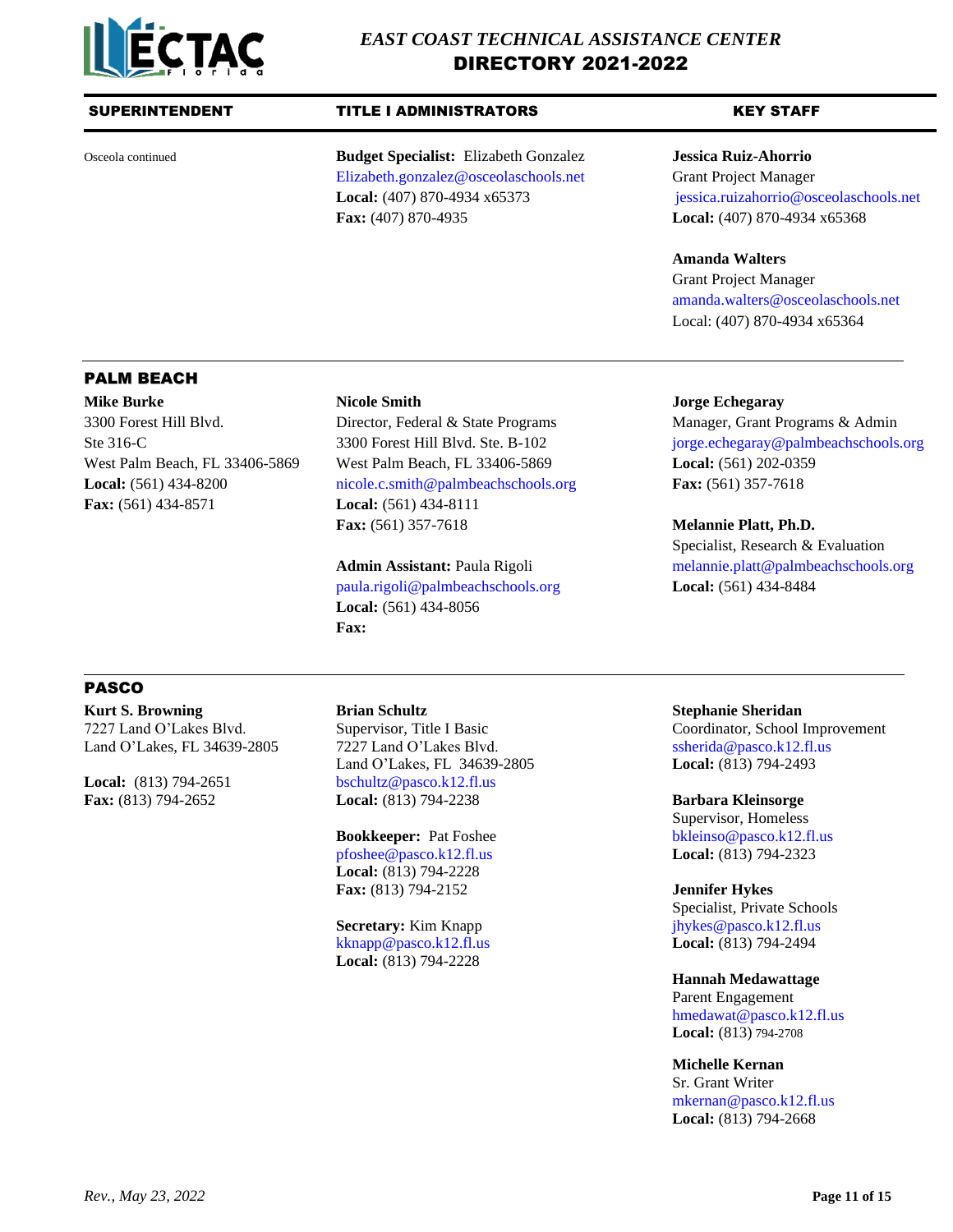

# PINELLAS

Largo, FL 33770-3536

301 Fourth Street SW Director, Special Projects, Fed Programs Director Title I<br>Largo, FL 33770-3536 301 4<sup>th</sup> Street S.W. 301 4<sup>th</sup> Street S.W. Largo, FL 33770 Largo, FL 33770 **Local:** (727) 588-6000 pricete@pcsb.org [butlersha@pcsb.org](mailto:butlersha@pcsb.org) butlersha@pcsb.org **Fax:** (727) 588-6202 **Local:** (727) 588-6299 **Local:** (727) 588-6000 x6256

> Secretary: **Karen Grider Sue Lemire** [griderk@pcsb.org](mailto:griderk@pcsb.org) Specialist, Title I **Local:** (727) 588-6299 [lemires@pcsb.org](mailto:lemires@pcsb.org)

Secretary to Dr. Butler: Michelle Alfred **Ruth Burton** [alfredM@pcsb.org](mailto:alfredM@pcsb.org) Senior Account Clerk **Local:** (727) 588-6000 x2166 burtonr@pcsb.org **Fax:** (727) 893-2984 **Local:** (727) 588-6000 x6457

## **Dr. Michael Grego Teresa Price Dr. Shannon Butler**

**Fax:** (727) 588- 6331 **Local:** (727) 588-6000 x5106

# **Elizabeth "Liz" Pribble**

Coordinator, Private Schools [pribblee@pcsb.org](mailto:pribblee@pcsb.org) **Local:** (727) 588-6000 x6511

# **Amy Brown**

Coordinator, Parental Involvement [brownamyL@pcsb.org](mailto:brownamyL@pcsb.org) **Local:** (727) 588-6000 x6412

**Dr. Merlande Petitbois,** Assist Dir Continuous Improvement [petitboism@pcsb.org](mailto:petitboism@pcsb.org) **Local:** (727) 588-5107

# POLK

**Fred Heid Andrew Baldwin Aly Dort** 1915 S. Floral Avenue Director, Federal Programs Director, Title I

Bartow, FL 33830-7124 P.O. Box 391 [alyson.dort@polk-fl.net](mailto:alyson.dort@polk-fl.net) Bartow, FL 33831 **Local:** (863) 457-4707 x628 **Local:** (863) 534-0521 andrew.baldwin@polk-fl.net **Fax:** (863) 534-7496 **Fax:** (863) 519-8231 **Local:** (863) 457-4707 x613

> Lori.dixon @polk-fl.net joan.brooks @polk-fl.net **Fax:** (863) 534-7496 **Fax:** (863) 534-7496

**Melissa Northup Dee Dee Wright**, [melissa.northup@polk-fl.net](mailto:melissa.northup@polk-fl.net) [deedee.wright@polk-fl.net](mailto:deedee.wright@polk-fl.net) **Local:** (863) 457-4707 x629 **Local:** (863) 457-4707

**Courtney Sherman Angelina West** Senior Coordinator, Title I Senior Coordinator, Title I [Courtney.sherman@polk-fl.net](mailto:Courtney.sherman@polk-fl.net) [angelina.west@polk-fl.net](mailto:angelina.west@polk-fl.net) **Local:** (863) 457-4707 x621 **Local:** (863) 457-4707 x620

### **Joan Brooks**

**Secretary:** Lori Dixon Senior Coordinator, Finance Fed Prog **Local:** (863) 457-4707 x610 **Local: (**863) 457-4707 x616

Senior Coordinator, Title I Senior Coordinator, Title I Part C & D **Fax:** (863) 534-7496

**Fax:** (863) 519-8878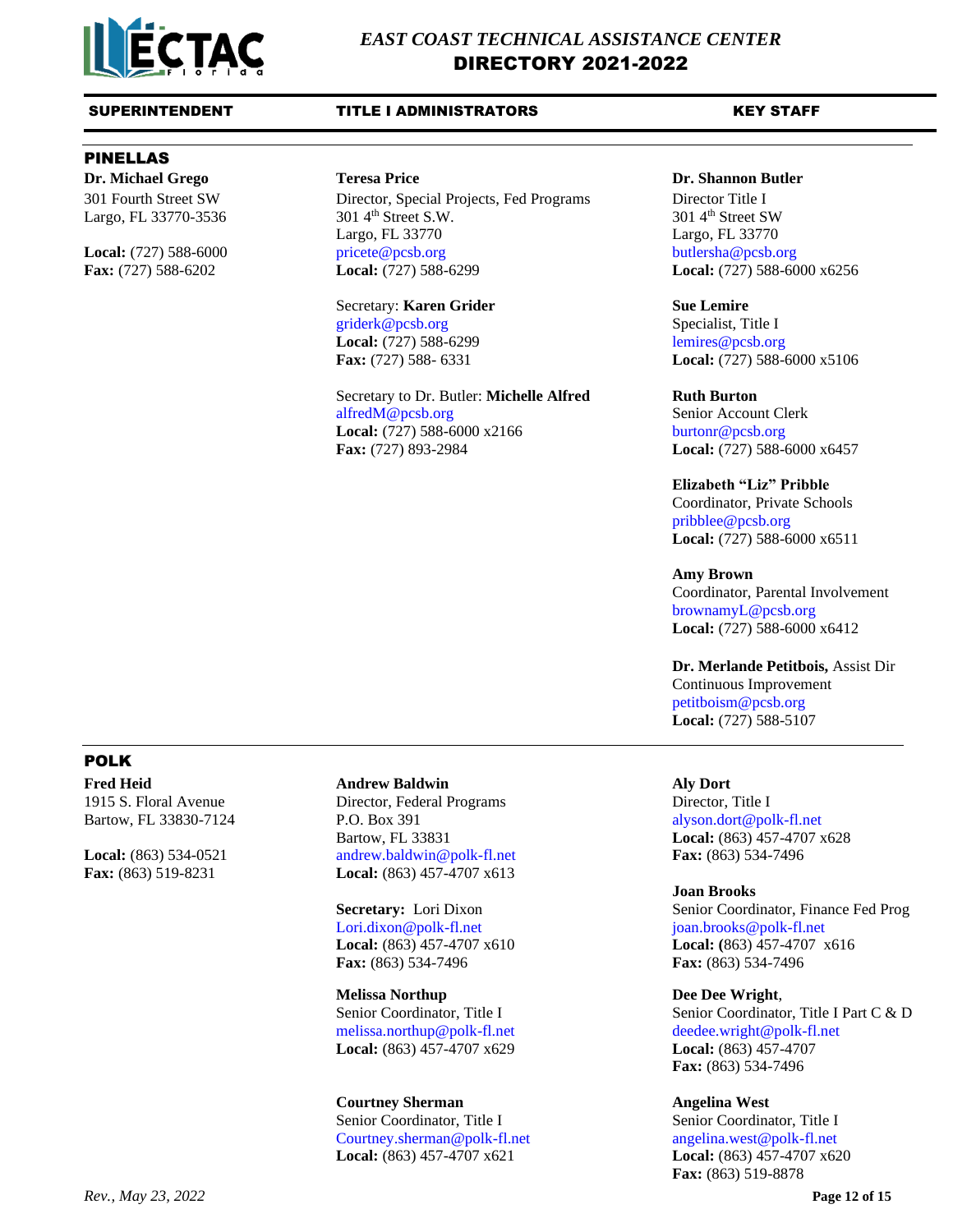

# SUPERINTENDENT TITLE I ADMINISTRATORS THE KEY STAFF

Polk continued **Joy Richards Timothy Sherman** Senior Coordinator – Private Schools Senior Coordinator, Title I [joy.richards@polk-fl.net](mailto:joy.richards@polk-fl.net) [timothy.sherman@polk-fl.net](mailto:timothy.sherman@polk-fl.net) **Local:** (863) 457-4707 x618 **Local:** (863) 457-4707 x622

# PUTNAM

**Rick Surrency Dr. Melissa Coleman TBD** 200 Reid Street Director Federal Programs Family Engagement Palatka, FL 32177 **Local:** [\(386\)](mailto:ccarter@my.putnamschools.org) 329-0543 Local: (386) 329-0602 [mcoleman@my.putnamschools.org](mailto:mcoleman@my.putnamschools.org) **Fax:** (386) 329-0520 **Local:** (386) 329-0543 **TBD**

> **Secretary:** Donna Taylor [ccarter@my.putnamschools.org](mailto:ccarter@my.putnamschools.org) [dtaylor@my.putnamschools.org](mailto:dtaylor@my.putnamschools.org) **Local: Local:** (386) 329-0543 **Fax:** (386) 329-0643

# ST. JOHNS

40 Orange Street Associate Superintendent, Accountability Director, Federal Programs St. Augustine, FL 32084 & Intervention Services [troy.davis@stjohns.k12.fl.us](mailto:troy.davis@stjohns.k12.fl.us) 3015 Lewis Speedway Local: (904) 547-8926 **Local:** (904) 547-7502 St. Augustine, FL 32084 [wayne.king@stjohns.k12.fl.us](mailto:wayne.king@stjohns.k12.fl.us) **Brittany Mickler Local:** (904) 547-8921 Budget Facilitator Fax: (904) 547-8929 [brittany.mickler@stjohns.k12.fl.us](mailto:brittany.mickler@stjohns.k12.fl.us)

\_\_\_\_\_\_\_\_\_\_\_\_\_\_\_\_\_\_\_\_\_\_\_\_\_\_\_\_\_\_\_\_\_\_\_\_\_\_\_\_\_\_\_\_\_\_\_\_\_\_\_\_\_\_\_\_\_\_\_\_\_\_\_\_\_\_\_\_\_\_\_\_\_\_\_\_\_\_\_\_\_\_\_\_\_\_\_\_\_\_\_\_\_\_\_\_\_\_\_\_\_\_\_\_\_

# ST. LUCIE

**E. Wayne Gent Roderick Natta Dr. Jodie Certosimo**

Port St. Lucie, FL 34986 **Local:** (772) 429-3642 Local: (772) 429-3600 [roderick.natta@stlucieschools.org](mailto:roderick.natta@stlucieschools.org) **Fax:** (772) 429-3916 **Local:** (772) 429-3630 **Darrell Canamas**

> [gina.jaime@stlucieschools.org](mailto:gina.jaime@stlucieschools.org) **Local:** (772) 429-5539 **Local:** (772) 429-4630 **Fax:** (772) 429-7545 **Dr. Peter Zsiga**

**Lisa Slover**<br> **Michael McCarthy**<br> **Manager, Federal & Special Programs**<br> **Manager, Federal & Special Programs** Manager, Research & Grants Development [Lisa.Slover@stlucieschools.org](mailto:Lisa.Slover@stlucieschools.org) [Michael.mccarthy@stlucieschools.org](mailto:Michael.mccarthy@stlucieschools.org) **Local:** (772) 429-3939 **Local:** (772) 429-3939

Palatka, FL 32177-4612 1416 McClellan Street wwilkinson@my.putnamschools.org

Homeless Liaison

**James "Tim" Forson <b>Mr.** Wayne King **Dr. Morgan "Troy" Davis** 

**Local:** (904) 547-8928 **Fax:** (904) 547-8929

9461 Brandywine Lane Director Federal Programs Coordinator Title I/Migrant Programs Port St. Lucie, FL 34986 9461 Brandywine Lane [Jodie.certosimo@stlucieschools.org](mailto:Jodie.certosimo@stlucieschools.org)

Dir., Assessment & Accountability **Secretary:** Gina Jaime [darrell.canamas@stlucieschools.org](mailto:darrell.canamas@stlucieschools.org)

Coordinator, Accountability [peter.zsiga@stlucieschools.org](mailto:peter.zsiga@stlucieschools.org) **Local:** (772) 429-3946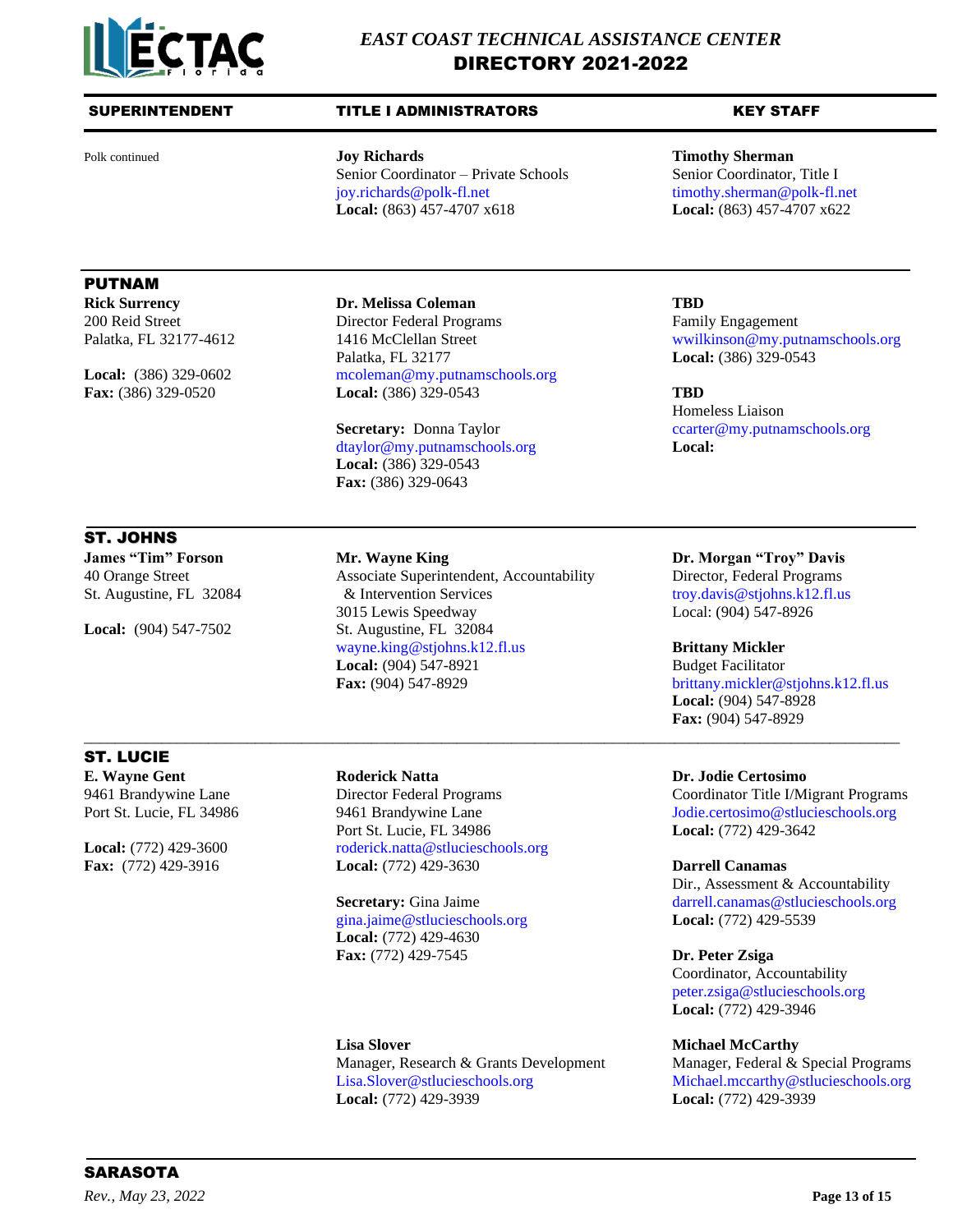

1960 Landings Blvd. Supervisor, State & Executive Director Sarasota, FL 34231-3300 Federal Projects **Fund Accountability** Office of Choice & Accountability 1960 Landings Blvd denise.cantalupo@sarasotacountyschools.net **Local:** (941) 927-9000 Sarasota, FL 34231 **Local:** (941) 927-9000 x32250 **Fax:** (941) 927-2539 tara.konrardy@sarasotacountyschools.net **Fax:** (941) 927-4021 **Local:** (941) 927-9000 x34641

> **Secretary:** TBD **Carrie Perry Local:**  $(941)$  927-9000 x34061 **and Grants**

# **Dr. Brennan Asplen Tara Konrardy Dr. Denise Cantalupo**

@sarasotacountyschools.net Administrator, State & Federal Programs **Fax:** (941) 927-4086 **[carrie.perry@sarasotacountyschools.net](mailto:carrie.perry@sarasotacountyschools.net) Local:** (941) 927-9000 x34061

# SEMINOLE

**Serita Beamon Jamee Minnetto Jason Galitsky**

Education Support Center Director of Federal Programs Coordinator, Special Projects 400 E. Lake Mary Blvd. 400 E. Lake Mary Blvd. galitsjz@scps.k12.fl.us Sanford, FL 32773-7125 Sanford, FL 32773-7127 **Local:** (407) 320-0252 jamee\_minnetto@scps.k12.fl.us **Fax:** (407) 320-0296 **Local:** (407) 320-0006 **Local:** (407) 320-0382 **Fax:** (407) 320-0281 **Fax:** (407) 320-0589 **Carla A. Caguin**

Compliance & Resource Development [caguinca@scps.k12.fl.us](mailto:caguinca@scps.k12.fl.us) **Local:** (407) 320-0367 **Fax:** (407) 320-0296

# SUMTER

**Richard "Rick" A. Shirley Dana Williams Secretary, Elem & Title I:**

2680 WC Road 476 Director, Elementary Education & Title I Tracy Jones Bushnell, FL 33513-3574 & Family Engagement tracy.jones@sumter.k12.fl.us 2680 W. CR 476 **Local:** (352) 793-2315 x50207 **Local:** (352) 793-2315 x50208 Bushnell, FL 33513 **Fax:** (352) 793-4180 **Fax:** (352) 793-4180 [dana.williams@sumter.k12.fl.us](mailto:dana.williams@sumter.k12.fl.us) **Local:** (352) 793-2315 x50205 **Janene Fitzpatrick**

Assistant Superintendent of Instruction [Janene.fitzpatrick@suwannee.k12.fl.us](mailto:Janene.fitzpatrick@suwannee.k12.fl.us) **Local:** (386) 647-4647

# SUWANNEE

**Fax:** (386) 364-2635 **Local:** (386) 647-4637

1740 Ohio Avenue South Coordinator, School Improvement & Title I [erika.leak@suwannee.k12.fl.us](mailto:erika.leak@suwannee.k12.fl.us) Live Oak, FL 32064 1740 Ohio Avenue South **Local:** (386) 647-4615 Live Oak, FL 32064 **Fax:** (386) 364-2635 Local: (386) 647-4600 [kecia.robinson@suwannee.k12.fl.us](mailto:kecia.robinson@suwannee.k12.fl.us) **Fax:** (386) 364-2635

**Ted L. Roush Kecia Robinson Support Specialist:** Erika Leak